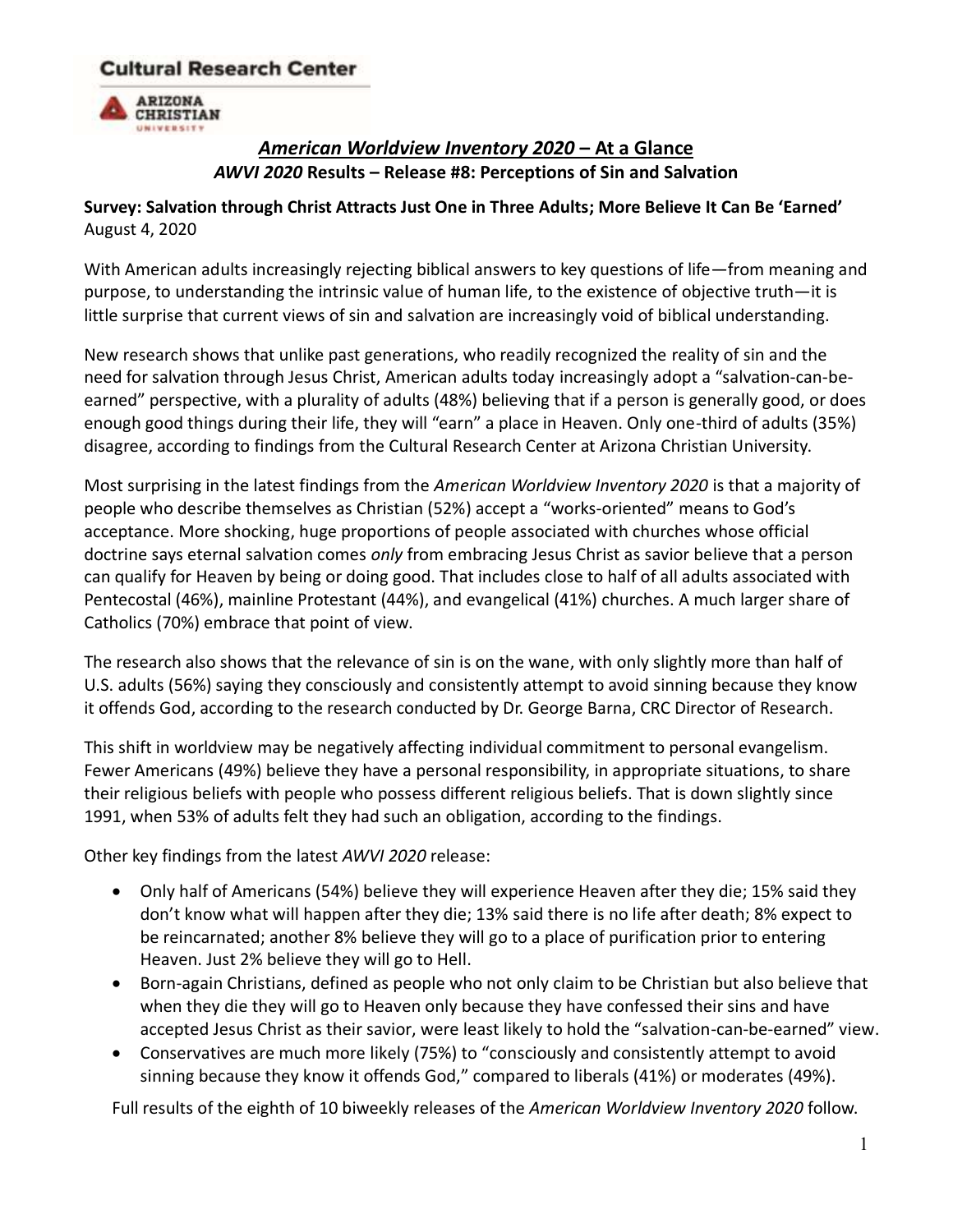# **Cultural Research Center**



# *American Worldview Inventory 2020* **Results – FULL Release #8: Views of Sin and Salvation**

### **Salvation through Christ Attracts Just One in Three Adults; Majority Believe It Can Be 'Earned'**

Dr. George Barna, Director of Research, Cultural Research Center Released: August 4, 2020

The Rev. Billy Graham was among the 10 most admired men in the world a record 61 times during his lifetime, according to the annual Gallup survey. If the late evangelist was preaching about sin and salvation today, he might find a less receptive public. Trusting Jesus for salvation and the importance of evangelizing non-believers are perspectives now embraced by a minority of the U.S. population, according to the *American Worldview Inventory 2020* from the Cultural Research Center at Arizona Christian University.

#### **Just Have Faith**

The context for the changing views on faith in America is exemplified by the fact that almost two out of every three adults (63%) say that having some type of religious faith is more important than which faith a person aligns with.

Shockingly, a large majority of people who describe themselves as Christians (68%) embrace that idea, including those who attend evangelical (56%) and Pentecostal (62%) churches, even though such thinking conflicts with the teaching typical of such churches. Even higher percentages of people attending mainline Protestant (67%) and Catholic (77%) churches believe that having some type of religious faith matters more than one's choice of faith. Six out of ten people who are aligned with non-Christians faiths (61%) reflected that same sentiment.

### **The Irrelevance of Sin**

Concern about personal sin is on the wane in the United States. Even though seven out of ten adults claim to be Christian, and another one out of ten adults belongs to some other faith group that discourages sinful behavior, only slightly more than half of U.S. adults (56%) say they consciously and consistently attempt to avoid sinning because they know it offends God.

The lack of concern about breaking God's laws is further witnessed by the finding that a plurality of adults (48%) believes that if a person is generally good, or does enough good things during their life, they will "earn" a place in Heaven. Only one-third of adults (35%) disagree with that notion.

Amazingly, a majority of people who describe themselves as Christian (52%) accept a works-oriented means to God's acceptance. Even more shocking, however, is that huge proportions of people associated with churches whose official doctrine says eternal salvation comes only from embracing Jesus Christ as savior, and not from being or doing good, believe that a person can qualify for Heaven by being or doing good.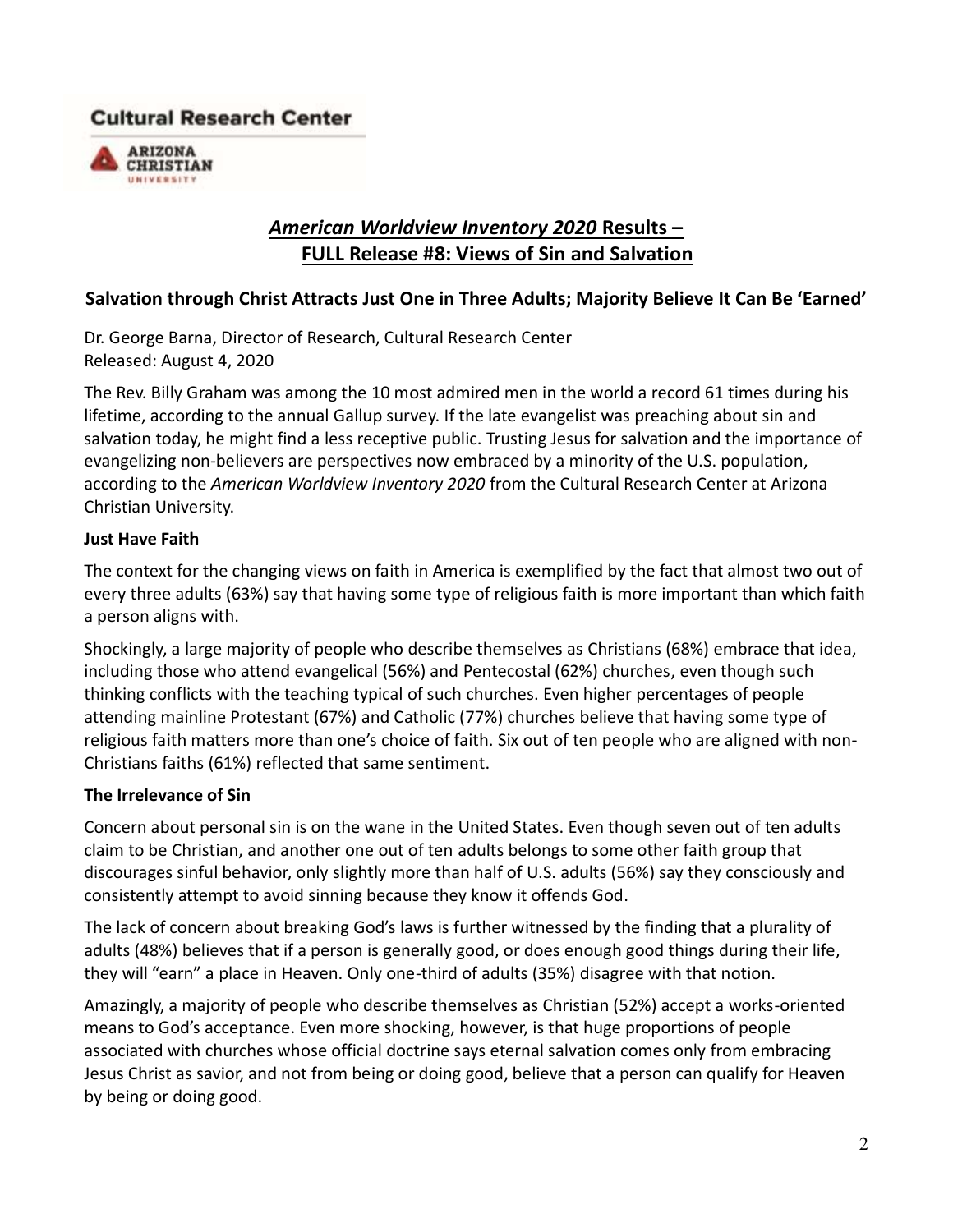That includes close to half of all adults associated with Pentecostal (46%), mainline Protestant (44%), and evangelical (41%) churches. As expected, a much larger share of Catholics (70%) embrace that point of view.

This salvation-can-be-earned perspective fits well with other widely held views identified in the *American Worldview Inventory 2020* that are at odds with biblical teaching. That includes the popular beliefs that:

- there is no absolute moral truth (58%);
- basis of truth are factors or sources other than God (58%);
- right and wrong is determined by factors other than the Bible (77%);
- the Bible is not the authoritative and true word of God (59%);
- people are basically good (69%);
- and the personal definition of success is not based on consistent obedience to God (79%).

### **Eternal Destination**

The survey also revealed that only half of Americans (54%) believe they will experience Heaven after they die, and just one-third of adults (33%) believe they will go to Heaven solely because of confessing their sins and embracing Jesus Christ as their savior. The other one in five who expect to experience Heaven are counting on earning their way in or being granted a place in Heaven because God will let all people in.

Among those with other views, 15% said they don't know what will happen after they die; 13% said there is no life after death; 8% expect to be reincarnated; another 8% believe they will go to a place of purification prior to entering Heaven. Just 2% believe they will go to Hell.

In an interesting side note, the survey revealed that a minority of adults (46%) who describe themselves as "Christian" expect to experience eternal salvation because of their confession of sin and acceptance of Christ as their savior.

A different perspective on the data emerges from examining the percentage of people groups that qualify as "born-again Christians" – defined as people who not only claim to be Christian but also believe that when they die they will go to Heaven only because they have confessed their sins and have accepted Jesus Christ as their savior. Nationally, that proportion is 33%. However, it is considerably higher among those who attend evangelical (72%) or Pentecostal (55%) churches. Less than half of mainline Protestant church attenders (41%) qualify, and barely more than one-quarter of Catholic adults (28%).

There are also notable differences by demographic segments. Studying age groups reveals that just 20% of people age 18 to 29 are born-again; 30% of those 30 to 49 qualify; and 40% of adults 50 or older meet the standard. Women were more likely than men to qualify (36% versus, 30%, respectively). Politically, those who have conservative views were much more likely to be born-again (52%) than were political moderates (28%) or liberals (16%).

More than one-third of whites and blacks (35% each) satisfied the born-again criteria but only onequarter of Hispanics did (25%). The low figure among Hispanics is related to the fact that more than onethird of them (36%) align with the Catholic church, compared to just 20% of whites and 9% of blacks.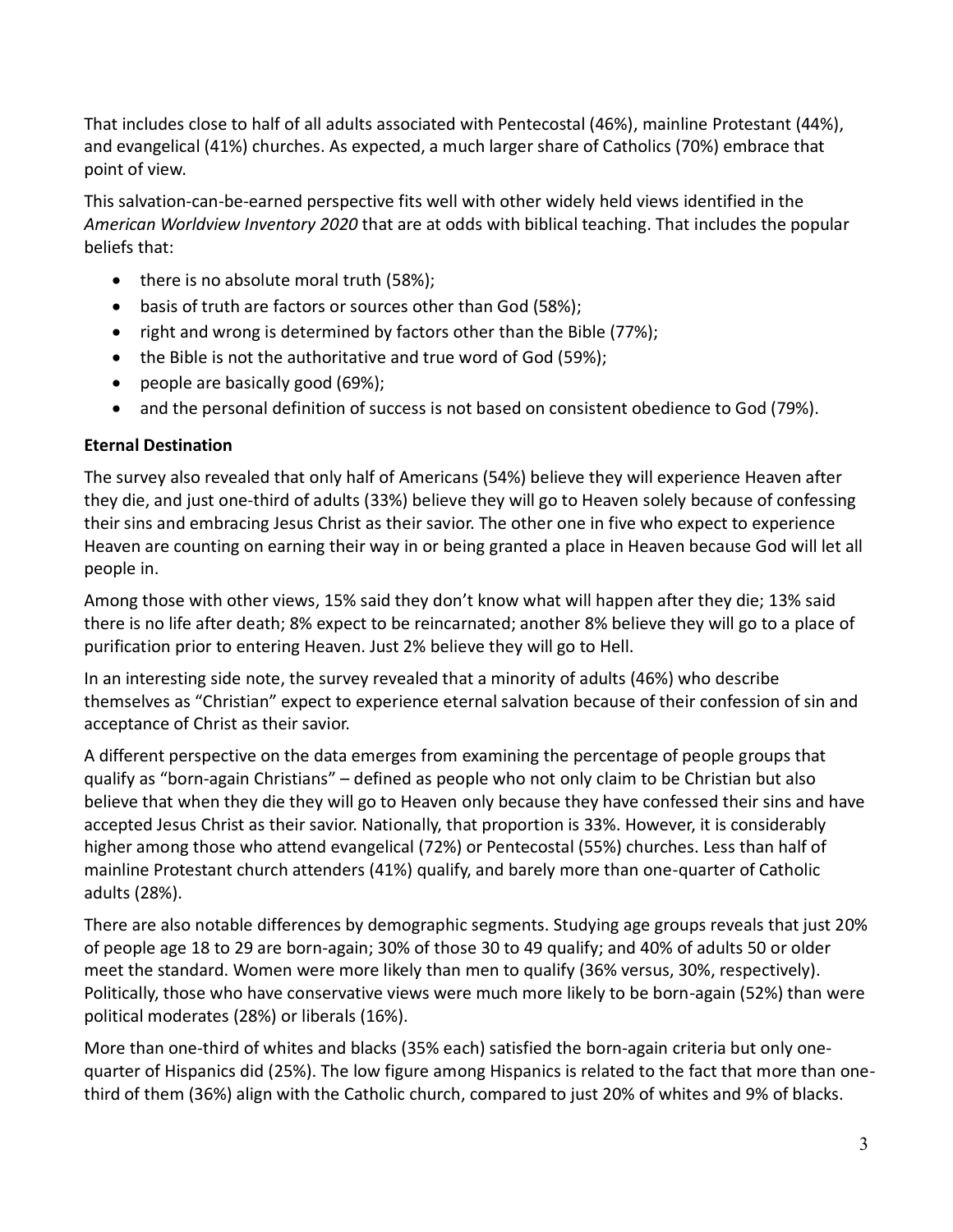#### **Evangelistic Fervor is Missing**

Surveys over the past three decades have consistently shown that the most effective form of evangelism is through conversations about God's forgiveness and offer of salvation through Jesus Christ that occur within the context of a trusting relationship.

|                                                                                                                                                                                                                                                                                                                                    | <b>Views on Faith, Sin and Salvation</b> |                                       |      |                                                                                     |                                                                           |     |                       |          |                           |         |     |
|------------------------------------------------------------------------------------------------------------------------------------------------------------------------------------------------------------------------------------------------------------------------------------------------------------------------------------|------------------------------------------|---------------------------------------|------|-------------------------------------------------------------------------------------|---------------------------------------------------------------------------|-----|-----------------------|----------|---------------------------|---------|-----|
|                                                                                                                                                                                                                                                                                                                                    |                                          | <b>Type of Church You Attend Most</b> |      |                                                                                     |                                                                           |     |                       |          | <b>Political Ideology</b> |         |     |
| Perspective                                                                                                                                                                                                                                                                                                                        | All<br><b>Adults</b>                     | Evan                                  | Pent |                                                                                     | MLP Cath                                                                  |     | <b>BAC</b> Other Skep |          |                           | Con Mod | Lib |
| <b>Having faith matters</b><br>more than which faith you have                                                                                                                                                                                                                                                                      | 63%                                      | 56%                                   | 62%  | 67%                                                                                 | 77%                                                                       | 62% | 61%                   | 45%      | 59%                       | 63%     | 69% |
| You consciously and consistently try<br>to avoid sinning because you know<br>your sins break God's heart                                                                                                                                                                                                                           | 56                                       | 85                                    | 82   | 58                                                                                  | 65                                                                        | 82  | 36                    | 16       | 75                        | 49      | 41  |
| You have a personal responsibility,<br>in appropriate situations, to share<br>your religious beliefs with people<br>who believe differently than you                                                                                                                                                                               | 49                                       | 74                                    | 74   | 48                                                                                  | 54                                                                        | 71  | 38                    | 20       | 67                        | 43      | 38  |
| A person who is generally good, or<br>does enough good things for others,<br>will earn a place in Heaven                                                                                                                                                                                                                           | 48                                       | 41                                    | 46   | 44                                                                                  | 70                                                                        | 38  | 54                    | 32       | 42                        | 49      | 54  |
| You consider yourself to be a Christian;<br>and when you die you will go to<br>Heaven only because you have<br>confessed your sins and have<br>accepted Jesus Christ as your savior                                                                                                                                                | 33                                       | 72                                    | 55   | 41                                                                                  | 28                                                                        | 100 | $\bf{0}$              | $\bf{0}$ | 52                        | 28      | 16  |
| Abbreviations:<br>Evan - attend evangelical church<br>Pent - attend Pentecostal church<br>Cath - attend Catholic church<br>BAC - born again Christian<br>Other - faith other than Christianity<br>Source: American Worldview Inventory 2020; Cultural Research Center at Arizona Christian University; N=2,000 adults 18 or older. |                                          |                                       |      | Skep - Spiritual Skeptic<br>Mod - politically moderate<br>Lib - politically liberal | MLP - attend mainline Protestant church<br>Con - politically conservative |     |                       |          |                           |         |     |

Findings from the *American Worldview Inventory 2020*, however, indicate that the likelihood of such interpersonal sharing of the gospel is not increasing. Currently, only half of adults (49%) believe that they have a personal responsibility, in appropriate situations, to share their religious beliefs with people who possess different religious beliefs. That is down slightly since 1991, when 53% of adults felt they had such an obligation.

Three out of four people who usually attend an Evangelical church claimed a commitment to interpersonal gospel outreach. The reported commitment levels were much lower among those who attend Catholic (54%) or mainline Protestant (48%) churches.

### **Searching for Reliable Foundations**

Dr. George Barna, CRC Director of Research and author of the *American Worldview Inventory 2020* called this latest survey discouraging but consistent with prior findings.